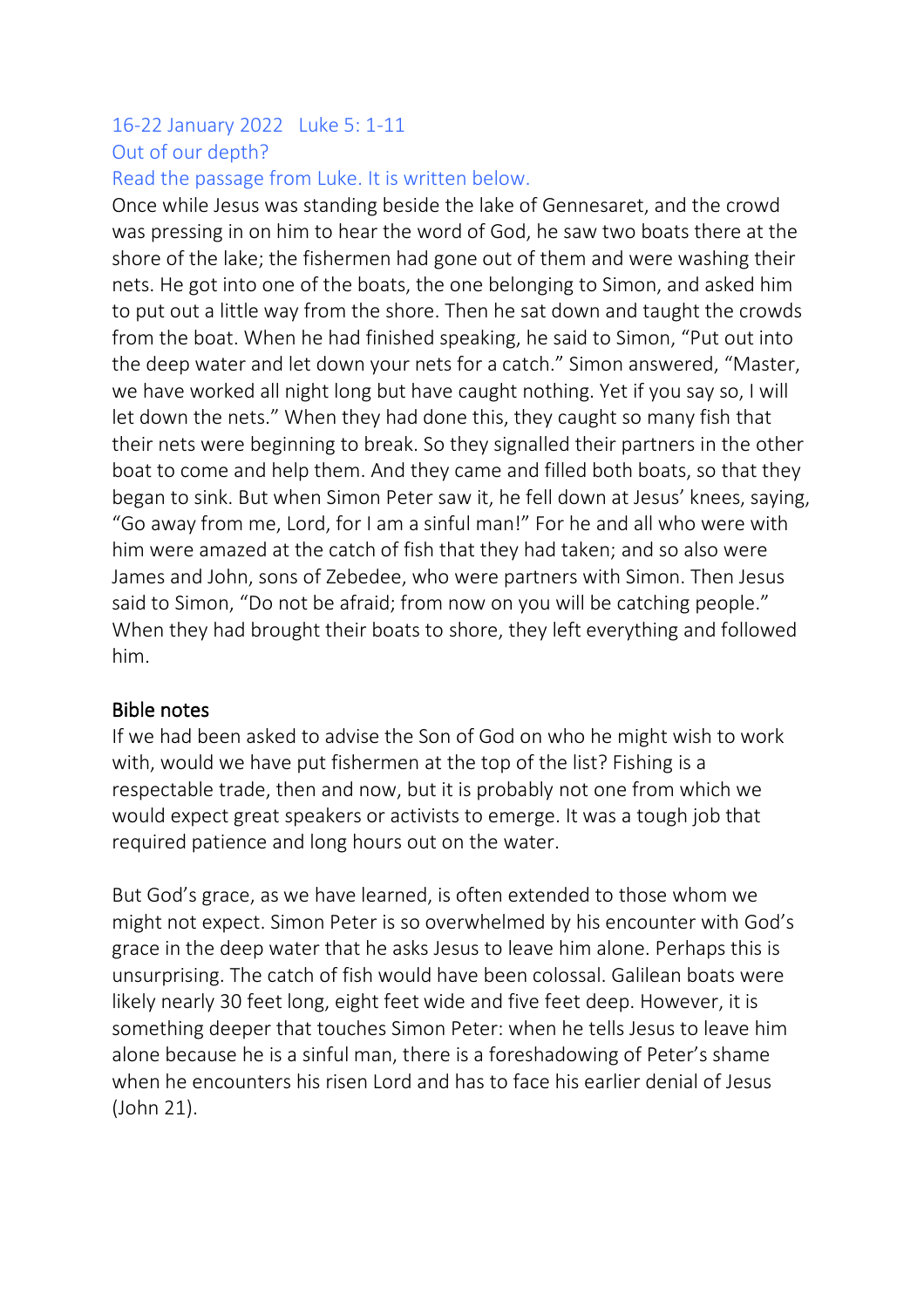What is the deeper truth? Perhaps it is that Jesus has shown Peter and his friends that, just as they catch fish, he has caught them in God's grace. From this moment on in their lives, nothing can be the same. Unlike the fisherman's net, the net of God will set them free to be more than they could have dreamed. As their boats draw into the shallows at the side of the lake, they are about to enter the depths of discipleship.

# Reflection

*Spend a few moments thinking about what stands out for you from the Bible reading. This idea may help.*

Looking at the history of the word 'miracle', it is clear that one of its meanings is 'astonishing' and 'wonderful'. Whatever we think of the miracle of the huge haul of fish in the Gospel story, we have surely all encountered things that are astonishing or wonderful. What for you counts as wonderful and/or astonishing? What made a particular experience or situation astonishing or wonderful? How might we discern God in such experiences or situations? What might this tell us about the nature of miracles, or the way in which we get caught up in God's story

### Questions for reflection

*You may wish to use these questions and the picture to help you think about or discuss issues of sharing.*



- What makes you feel overwhelmed?
- What gives you confidence to overcome that feeling?
- When/how did you get 'caught up' in God's story?